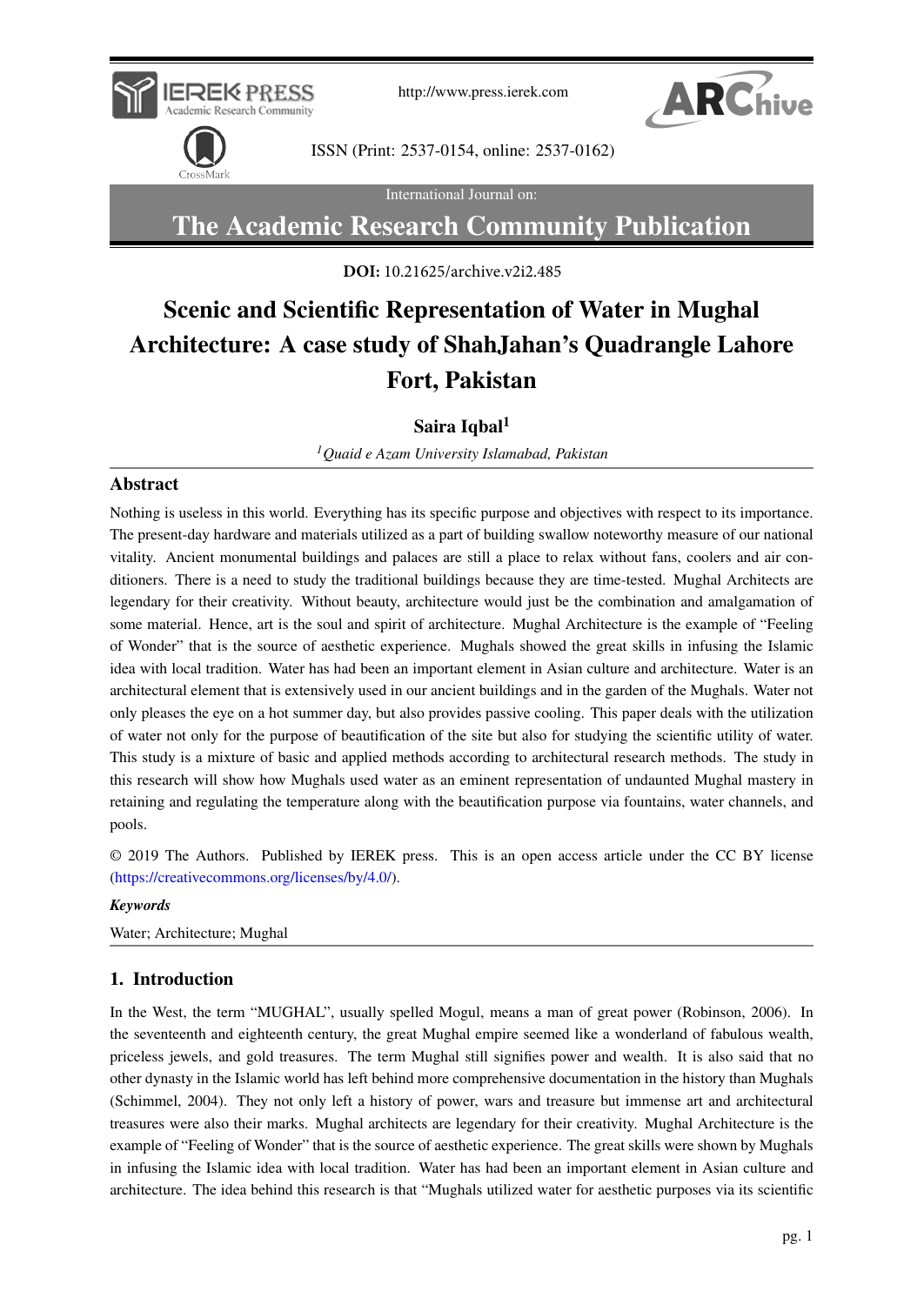utility". The question designed to study is: Is the utilization of water by Mughals in Lahore Fort still an eminent representation of undaunted Mughal Architectural mastery in retaining and regulating the temperature along with the beautification purpose via fountains, water channels, and pools? The research will be qualitative as it will be subjective and will assess water in terms of its technical functions as well as its use as a beautification method.This research will follow the inductive process covering a little about Mughals, their architecture, Lahore Fort as a breathtaking symbol and then focusing on Shah Jahan's quadrangle as a case study.

#### Lahore

It generally lies between north scope 30 degrees – 38' and 31 degrees- 44' and east longitudes 73 degrees – 38' and 74 degrees – 58'. It includes the entire plain nation lying between the Ravi River on the north and the Sutlej on the South and has the state of a general quadrilateral titled in the general northeast and south west bearings of the river (Fig 1).

#### 1.1. History of Lahore Fort in Mughal Period

" The Lahore Fort is one of the noblest structures of its kind on the planet. Ascending out of the north-west of the walled city, it has been an image of its most punctual days. On the off chance that it could talk, it would tell such things that would spellbind the audience. It could recount love, sentiment and enterprise of dim looked at wonders and furious browed warriors, of rulers in streaming silks and lords in sparkling protective layer, of writers, performers, slaves and mistresses, of fighters and descendants, of transformations and court interest, of crowning ceremonies and deaths, of foul play and dark requital" (Qureshi, 1998) a.Location:

The Lahore Fort is situated on the left bank of river Ravi and in the northwestern part of the walled city. The site is ideally located at the intersection of the ancient north-south riverine route which used to run parallel to the river Ravi and east-west hinterland route connecting Kabul with Delhi. (Ed Muhammad Naeem Mir, Mahmoud Hussain, James L. Wescoat Jr, 1996) (Fig 2)

b.Significance:

The Lahore Fort is basically the key site to study Mughal Architecture as it contains buildings starting from Akbar's reign till Shah Jahan's reign. It covers the complete history of Architecture from 10th century onwards to the extinction of Sikhs and occupation of Punjab by the British.

There are five main quadrangles in Lahore Fort.

Diwan-e-Aam quadrangle, Moti Masjid Quadrangle, Jahangir's Quadrangle, Shah Jahan's Quadrangle, Paien Bagh quadrangle. The focus of the research will be Shah Jahan's Quadrangle (Fig 3) Shah Jahan's Quadrangle

## 2. Shah Jahan's Quadrangle

Immediately west of the Jahangir's quadrangle is located an open court enclosed with buildings of the period of Shah Jahan on all the four sides. It is thus known as Shah Jahan's Quadrangle that has some of the most beautiful places manifesting the pinnacle of the Mughal art of architecture inside it. Shah Jahan is known as the royal builder and he can really crown the architectural domain of Mughal history by virtue of his contribution to palaces, forts, tombs etc. Under his reign, the Mughal architecture took on a new aesthetic and entered its classical phase (Chaudhary, 1991) (Fig 4).

The building in this quadrangle includes the *Diwan e Khas* on the north and Shah Jahan's sleeping chambers on the south. The open courtyard in these buildings has been designed based on the formal *Charbagh* style by dividing it into four by means of walkways, with a square-shaped platform serving as *Mahtabi* in the center. The charbagh has been converted into grassy lawns now (Khan). The raised platform has a shallow cistern in the center while a fountain occupies a central place in it (Nadiem, 1996).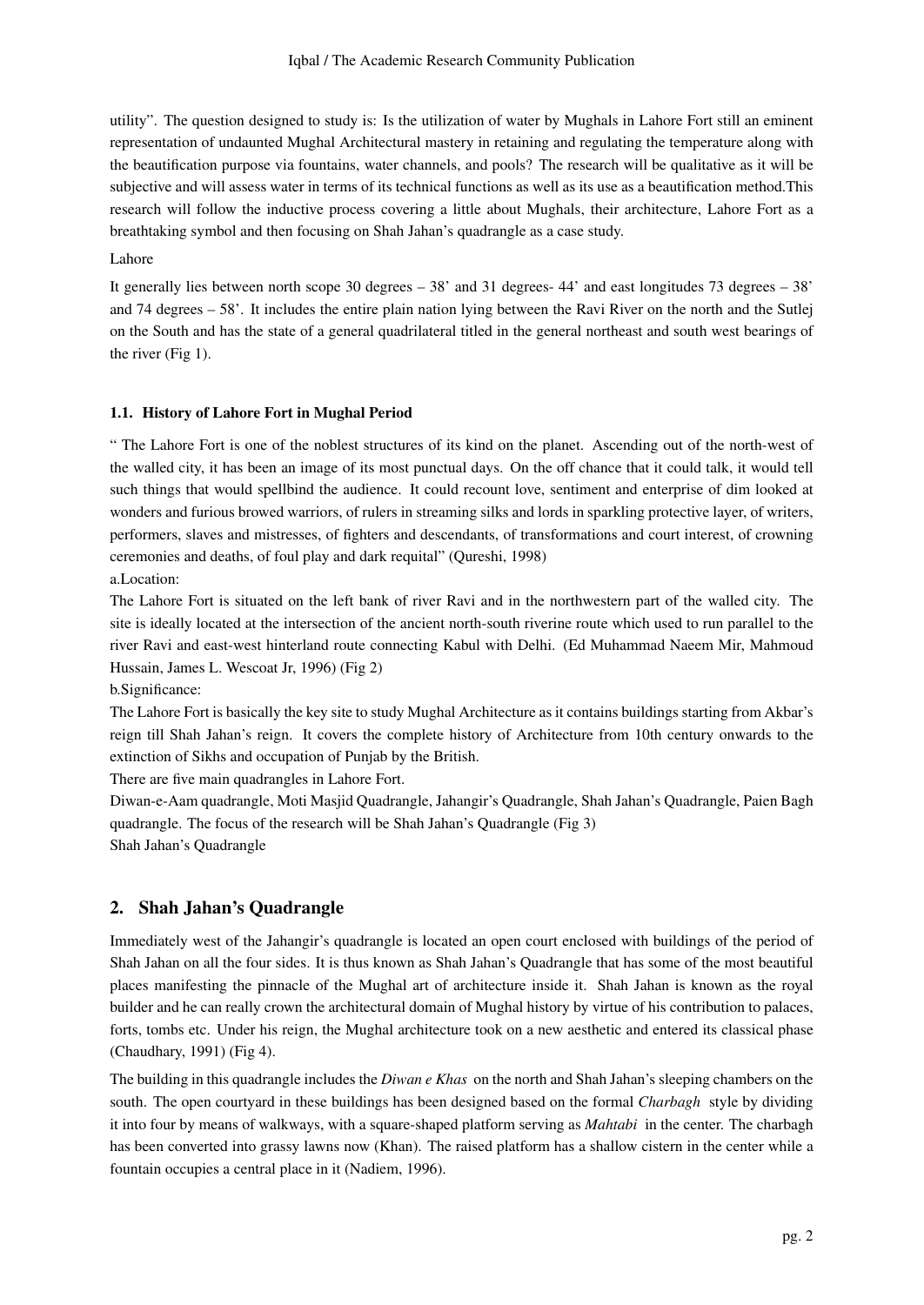#### 2.1. Diwan e Khas (Hall of Special Audience)

It is situated in the northern part of Shah Jahan's quadrangle. This hall was built in 1645 A.D. This graceful pavilion is 53'x 51' and 20 feet and 4 inches in height depicting a perfect example of refined Mughal architecture. It was placed on a raised platform having the qualities of lightness and freshness because of the grills facing the riverside with openings all around (Fig 5).

#### 2.2. Khawab gah e Shah Jahani (Sleeping Chambers of Shah Jahan)

It is situated south of the Shah Jahan's quadrangle. It is known as the sleeping chambers of Shah Jahan. The Khawab gah has five spacious rooms laid along an east-west direction opposite to *Diwaan e Khaas*, the front of which had grand multi-cusped arched openings. The projecting portico on the northern side has been cut off now leaving only the foundations of the walls through the fountain in the cistern still remains at the central place (Kombo, 1994) (Fig 6).

## 2.3. Lal Burj (Red Pavilion)

It is situated on the north-west corner of Shah Jahan's quadrangle. This summer pavilion is octagonal. It was built between 1617 and 1631.

#### 2.4. Hammam e Shahi

Hammam e Shahi or the royal bath is situated at the west of sleeping chambers of Shah Jahan. It is a single storey structure symmetrically designed on a longitudinal axis.

#### 2.5. Khilwat Khana (Room of solitude

A general tradition was that the Mughal emperor did not generally reside in the harem, but in a separate court adjacent to it. It was constructed by Shah Jahan in 1633 A.D. The court of Khilwat Khana was divided into two parts:

I)Paien Bagh (South)

The chief characteristic of this garden was the provision of a number of paved paths and walks. A spacious platform in the middle of the garden was the provision of a number of paved paths and walks. A spacious platform in the middle of the garden, in cut and dressed brickwork with a water basin in the center enhances the beauty of paien bagh (Fig 7 )

II)Emperors Private residence (North)

A small door opening from the garden areas leads to the adjoining second court which has a small but elegant curvilinear pavilion on the north. A deep tank with a fountain is set in the center (Fig 7)

# 3. Scenic and Scientific Representation of Water

The architecture of any time depends on two main concepts:

a.The needs of the people

b.The idea of beauty prevalent during that period

Kant suggested beauty as a distinct and autonomous employment of the human mind comparable to moral and scientific understanding (Scruton, 1979). Among many other assets, the architecture of Mughals is admired worldwide because it was the product of experiences based in the field of geometry, hydraulics and other building scenes. New eras in refinement were at their peak in the Akbar's era but Shah Jahan's style and traditions in architecture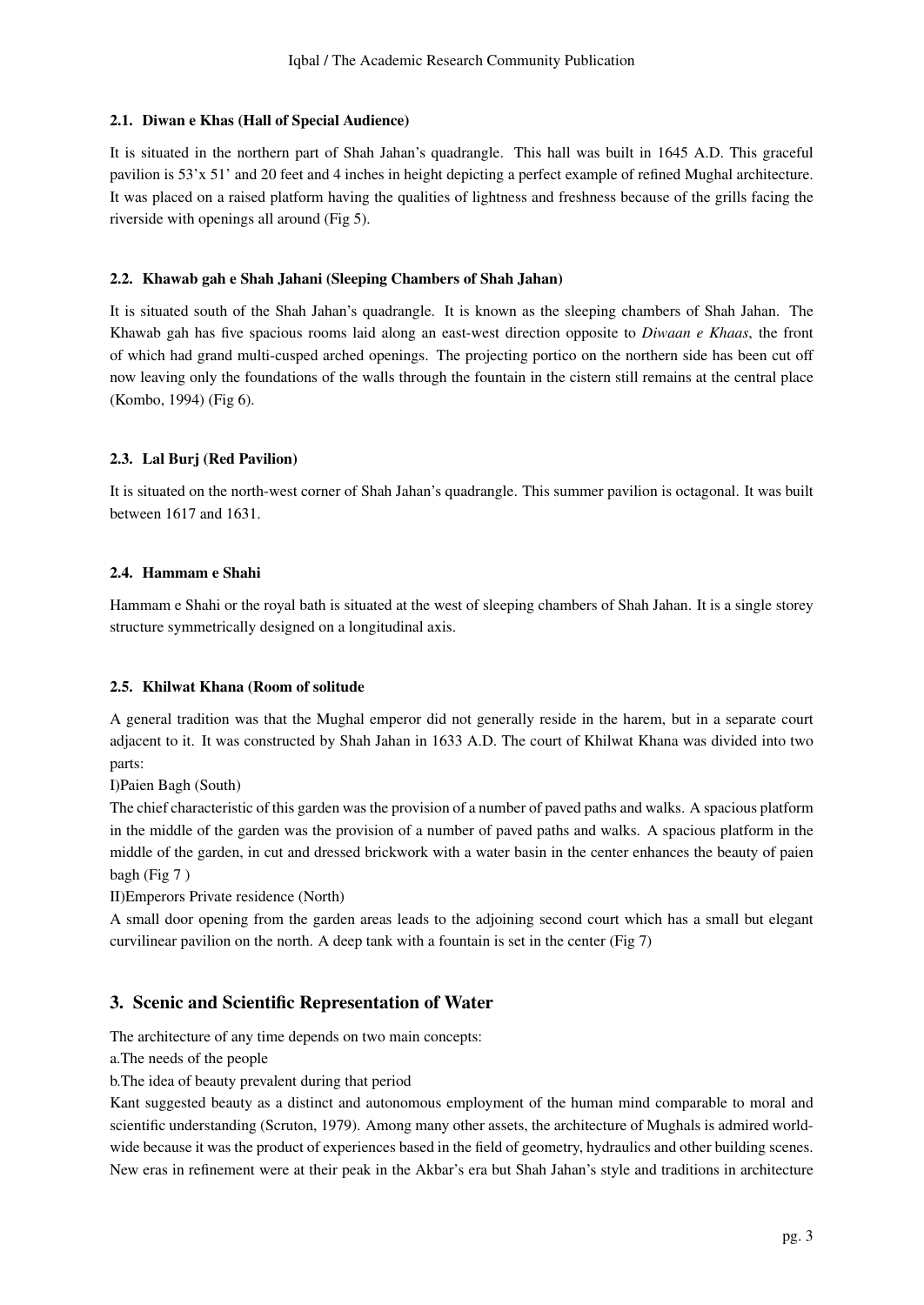created wonders. Today, the eye-catching and splendid cultural and historical buildings, along with the services, also gratify the eye (Abdul Rehman, Munazzaha Akhtar, 2012).

Landscaping is an integral part of Mughal monuments. Trees, green areas and water bodies in and around the building improve the physical comfort along with pleasure (Mittal, 2010). Great skills were shown by Mughals in infusing Islamic ideas with local traditions. They used hydraulic features to promote landscape design. According to the researchers, landscape designers and microclimate control experts, the water bodies like fountains and water channels were added in the buildings which pass through the internal buildings to modify the internal environment (Mittal, 2010).

The evaporation of water is useful in hot and dry climates because it raises the level of humidity. Water has a moderating as well as regulating effect on the air temperature of microclimate. It retains very high thermal storage capacity, much higher than the building material like brick, concrete, and stone. It also has a cooling effect on environs. The heat is taken up from the air through evaporation and causes significant cooling. Wind direction is an important factor in technique and science as well. The wind direction of

Lahore varies with the weather. In winter it is from North East to South West. In summer it is reversed i.e. from South West to North East.

Water is an architectural element which is extensively used in our ancient buildings and in the gardens of Mughals. Water not only pleases the eye in a hot summer day but also provides passive cooling. Water improves physical comfort by the evaporative cooling of the surrounding air. The rate of heat loss from the moving air depends on the area of water in contact with the air and the careful zoning of the sheltered spaces so that strips of the water could be strategically placed around the structure (Mittal, 2010).

A water pool in the middle of the courtyard with maximum dimensions stores the solar energy and decreases the heat of the summer. This pool (Fig 10) along with gardens, trees, and the boundless sky provide limited but fresh nature. Evaporation from the surface of the building or from objects within the interior can produce a cooling effect on the buildings, which reduces heat (Samadi, 2014). Evaporative cooling is also the part of the internal environment in Mughal architecture. It had not been an element of external spaces. The process is simple; air passing over water causes evaporation, and as the result of this process heat is absorbed and the air is cooled, increasing air humidity. So, the aim is to channel breezes over the water pools before they enter the building (J. Fernendes, J. Correia da Silva, 2007).

To enhance the process, the pool or fountain is placed in the center of the courtyard or the building. The fountains are placed in the center of the quadrangle. When the air passes over the water in the fountains, it takes up the heat and channelizes the breeze before it enters in the Khilwat Khana. The flow of cool breeze inside the Khilwat Khana gives a cooling effect even in hot summers (Fig 7). The water pool in the middle of the courtyard with maximum dimensions store energy and decreases the heat of summer (Fig 10).

Moreover, water on the surface of a building has a tendency to evaporate. For every gram of water that evaporates, roughly 2500 Joule of heat energy is consumed. Wetting a building, therefore, helps to remove heat, a process that is analogous to human sweating (Ali, 2013). When the fountain in front of khawab gah e Shah Jahani (Fig 6) evaporates water, it makes the building wet and removes the heat produced by the sun. The water pressure was maintained by salsabil. It forces the water to come out of the fountainhead. For beyond the psychological effect, the sound of the water has a soothing and relaxing effect, more significant in human comfort related with the capacity to balance and reduce environmental temperature (J. Fernendes, J. Correia da Silva, 2007).

There are many symbols of heaven on earth. "Water" is one of them. The water in the pool, because of its stagnancy, reflects the sky. It is the place on Earth where we can see the depth and exquisiteness of the infinite sky. The tranquil and quiescent water omits the boundary between the sky and ground. Water not only affects the psychology or the aesthetic sense of the human but it also has a remarkable effect on auditory and visual sense. "The sonic and aquatic properties of water are other positive and effective aspects of pools. A fluid like water has the ability to reduce a remarkable amount of sonic energy in its fluctuations, and in fact the existence of water in the pool acts as a hidden barrier against the sound passing inside and outside the house. The magic power of water mostly presents itself through its view and sound." This is why often there are some fountains in the rectangular pools from which water falls naturally due to the water level difference and presents a desired view and sound that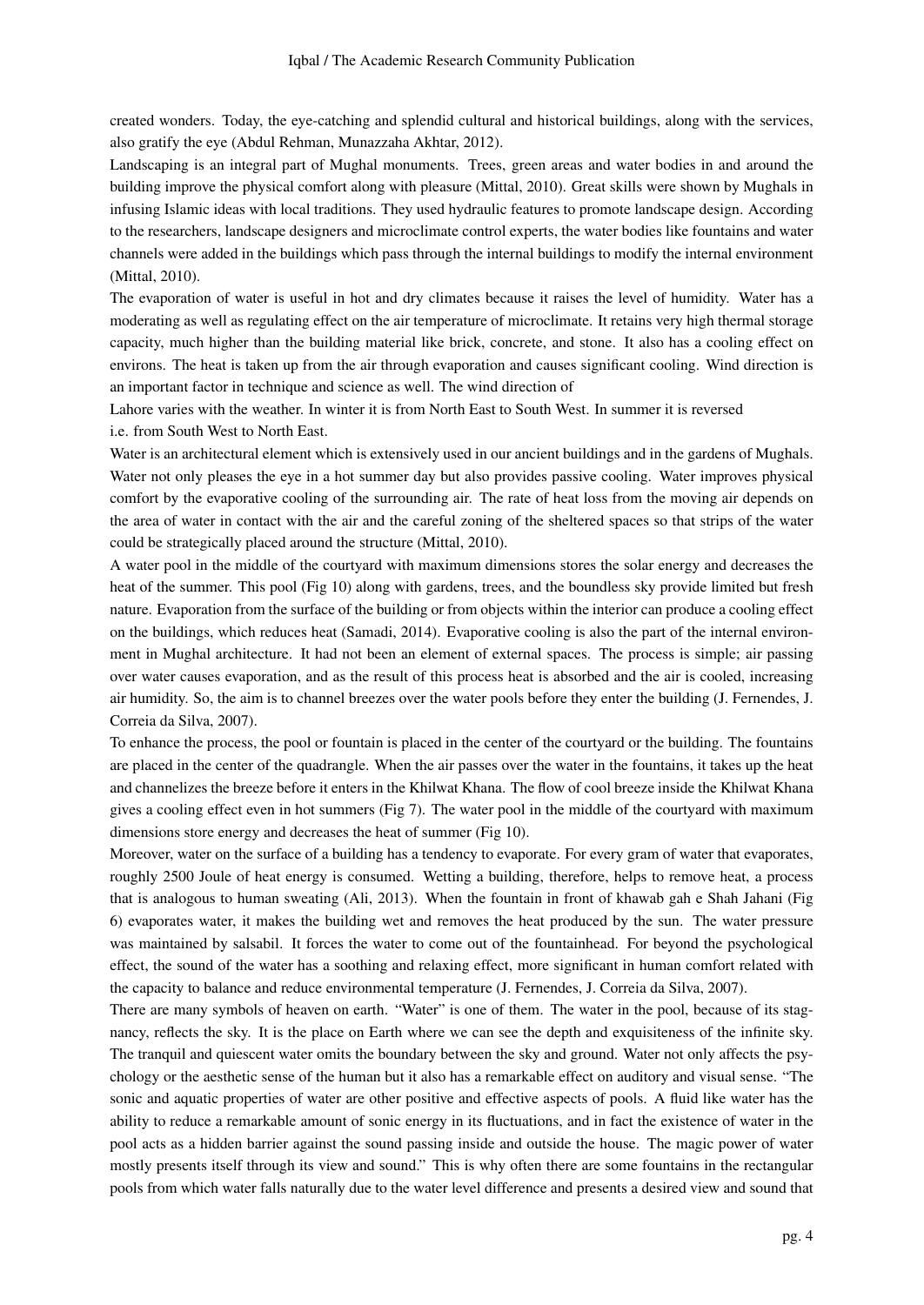brings happiness and joy. The illustration of cooling of Shah Jahan's quadrangle is shown in Fig 8. The fountains in front of Khwab gah and Diwaan e Khas not only controls the temperature and allows the cool breeze to blow but helps in maintaining a peaceful visual and psychological environment. These are situated in between coming and going passages of the wind and provide the residents with a calm and pleasant environment. The natural resources like water, plants sun, and wind – all provide a symphonic and pleasant set of environmental efficiencies (M. Shokouhian , F. Soflaee, F. Nikkah, 2007).

#### 4. Conclusions

Water is a key element in human life. It as a lifeblood that is important in different philosophies and cultures. Architects have always tried to make the best possible use of the environmental resources and in architecture, water finds a special place from a scientific as well as an artistic point of view. According to the

findings of research water bodies like fountains and water channels were added in the building to keep the temperature moderate inside the building. When air passes above the water bodies, water absorbs the thermal radiation (as water has high latent heat of vaporization). Hence the cool air is introduced into the building. Moreover, water along with its beauty, has its magical power to present itself through view and sound. It omits the boundary between the sky and ground. It not only affects the psychology or the aesthetic sense but has a positive effect on sonic and visual properties of humans. Hence, Mughal used water not only to enhance the beauty of the place but scientifically as well to cope with the climate of that area. So, utilization of water by Mughals in Lahore Fort is still an eminent representation of undaunted Mughal Architectural mastery in retaining and regulating the temperature along with the beautification purpose via fountains, water channels, and pools.

#### Illustrations

Following are the figures referred in the article. These plans are provided by the Architecture department in Lahore Fort but are graphically designed and labeled by the author. All the photographs are taken by the author.



Figure 1. Lahore during Mughal era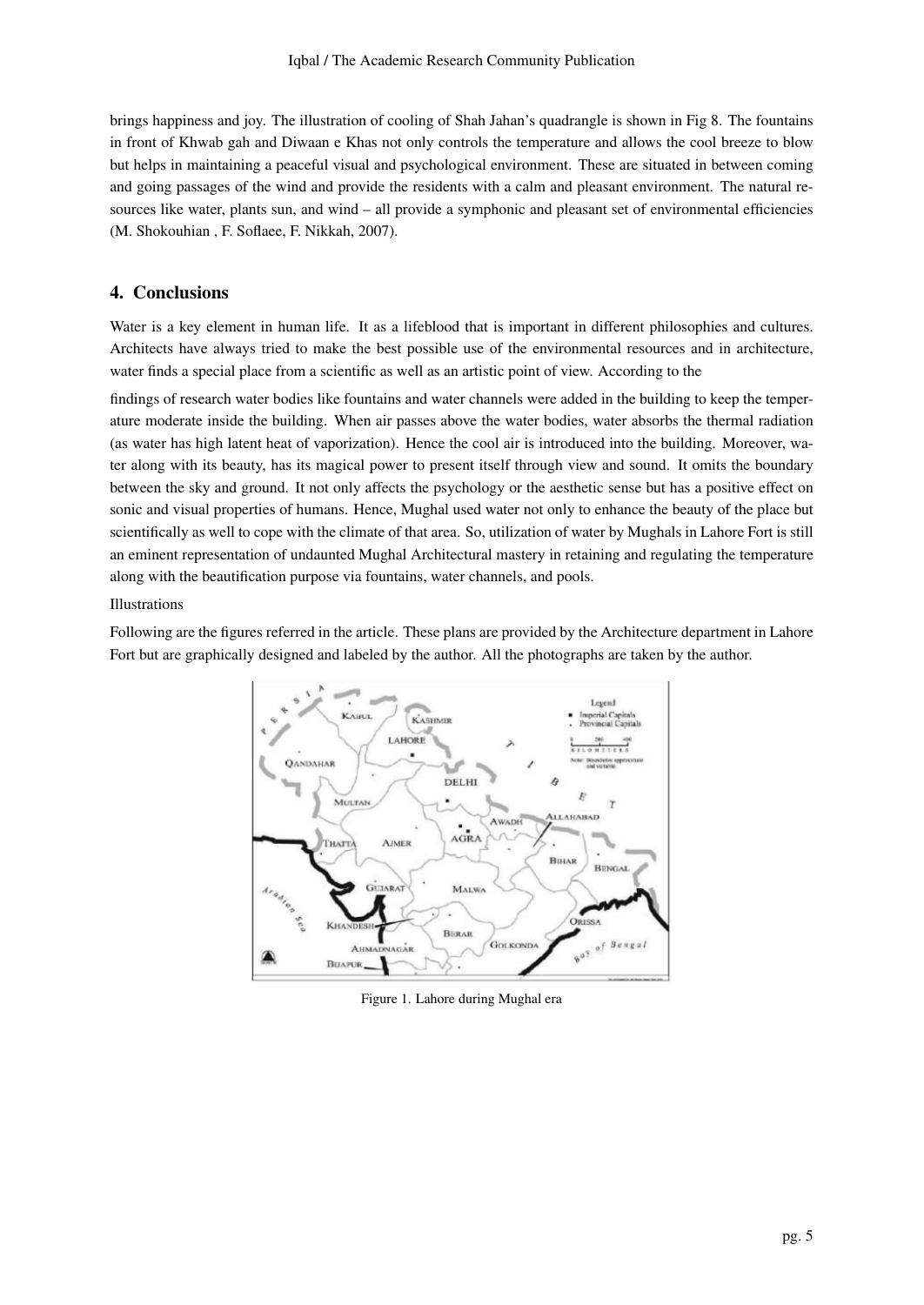

Figure 2. Master Plan Lahore Fort



Figure 3. Quadrangles of Lahore Fort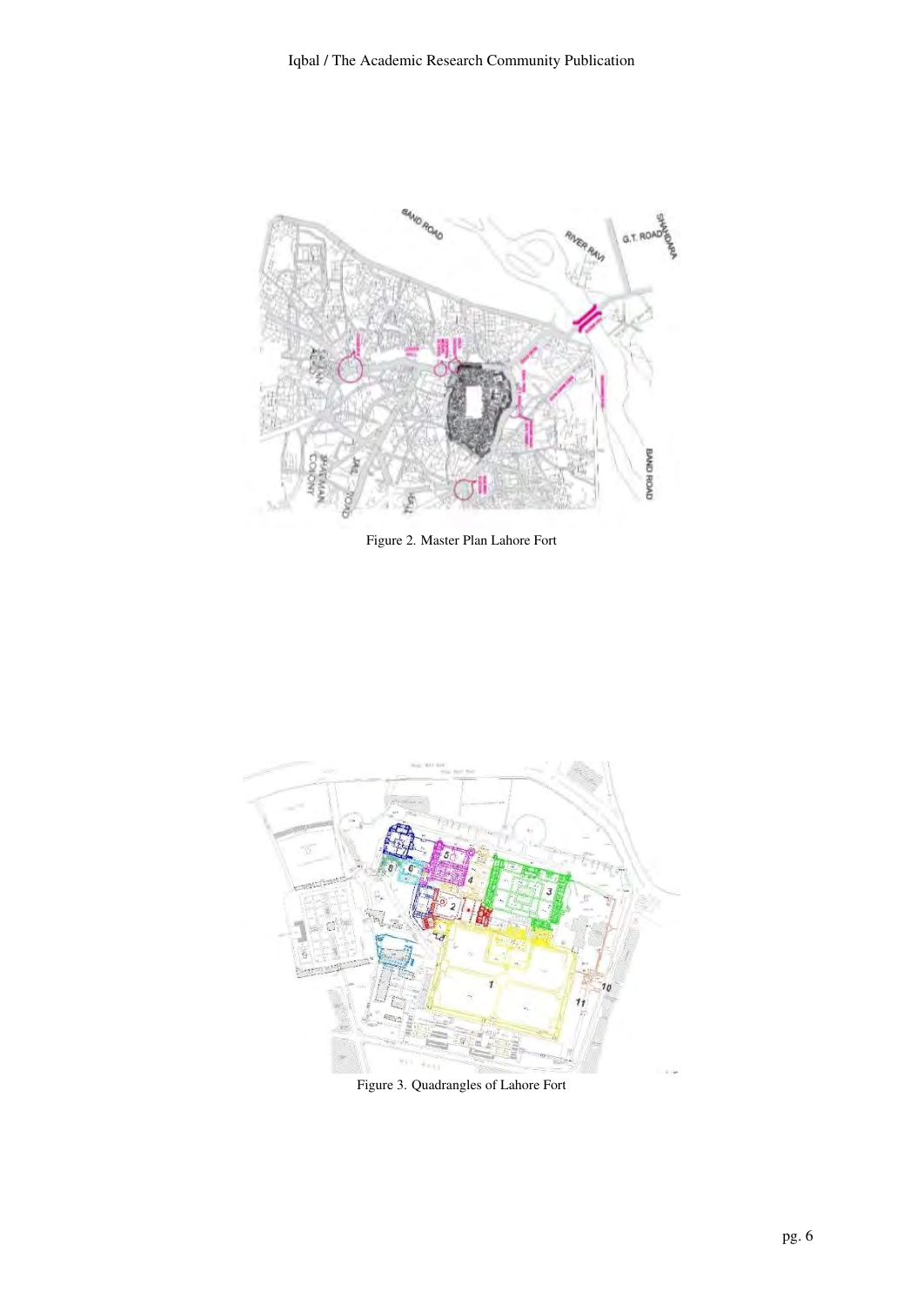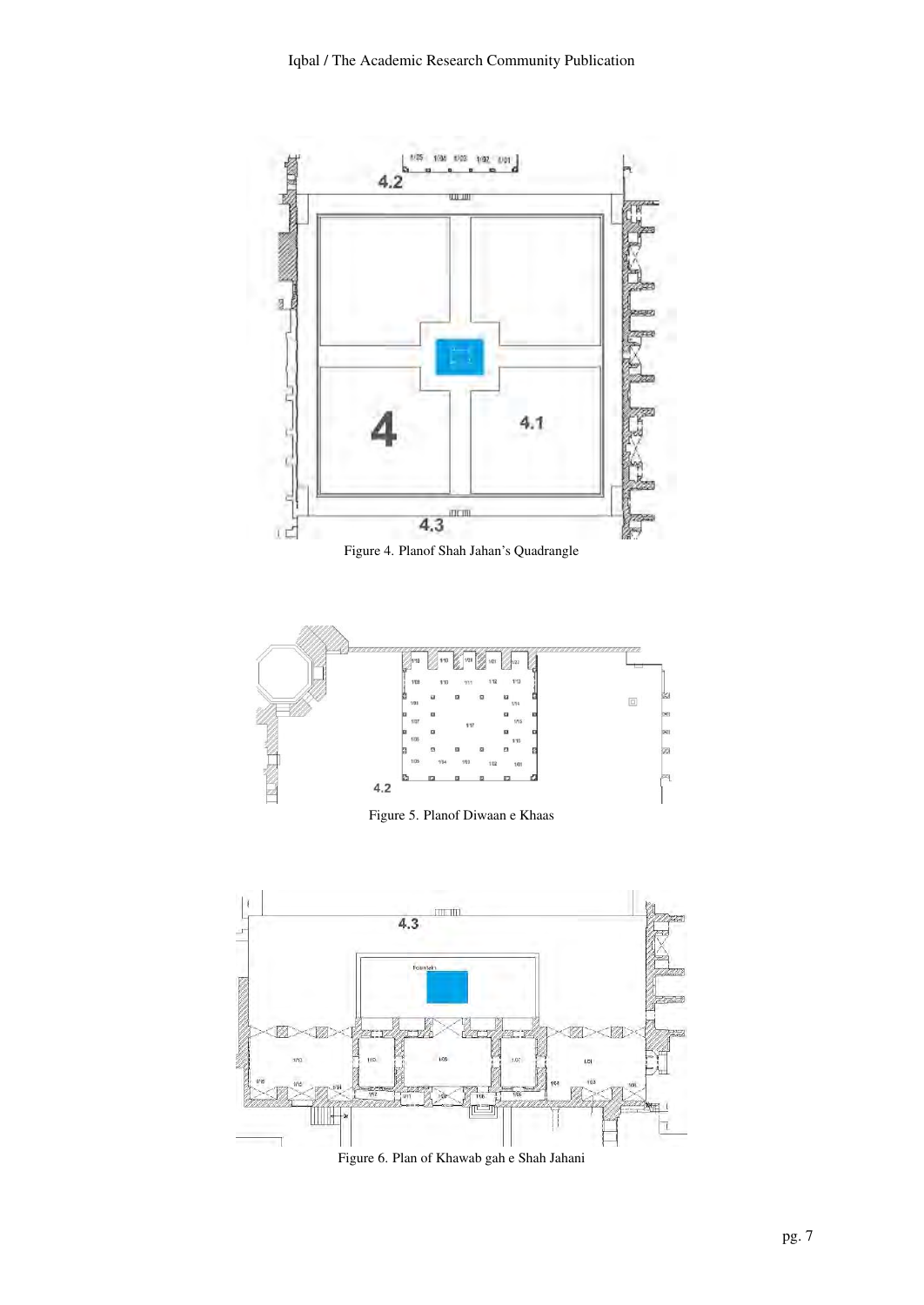Iqbal / The Academic Research Community Publication



Figure 7. An illustration of paien bagh quadrangle



Figure 8. An illustration of Shah Jahan's quadrangle



Figure 9. Fountain in courtyard in front of Khilwat Khana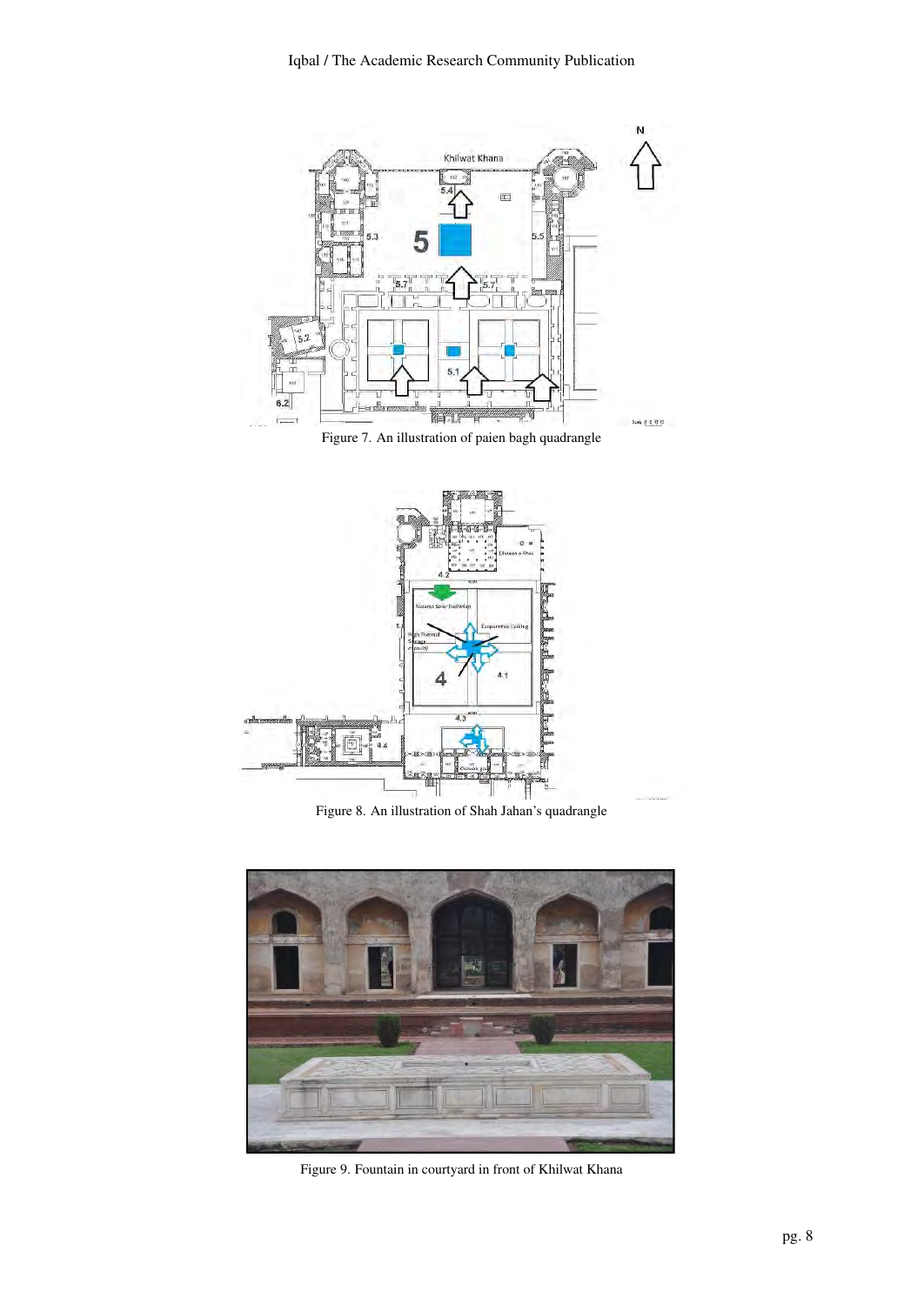

Figure 10. A view of fountain in Paien bagh quadrangle



Figure 11. Fountain inside Diwan e Khas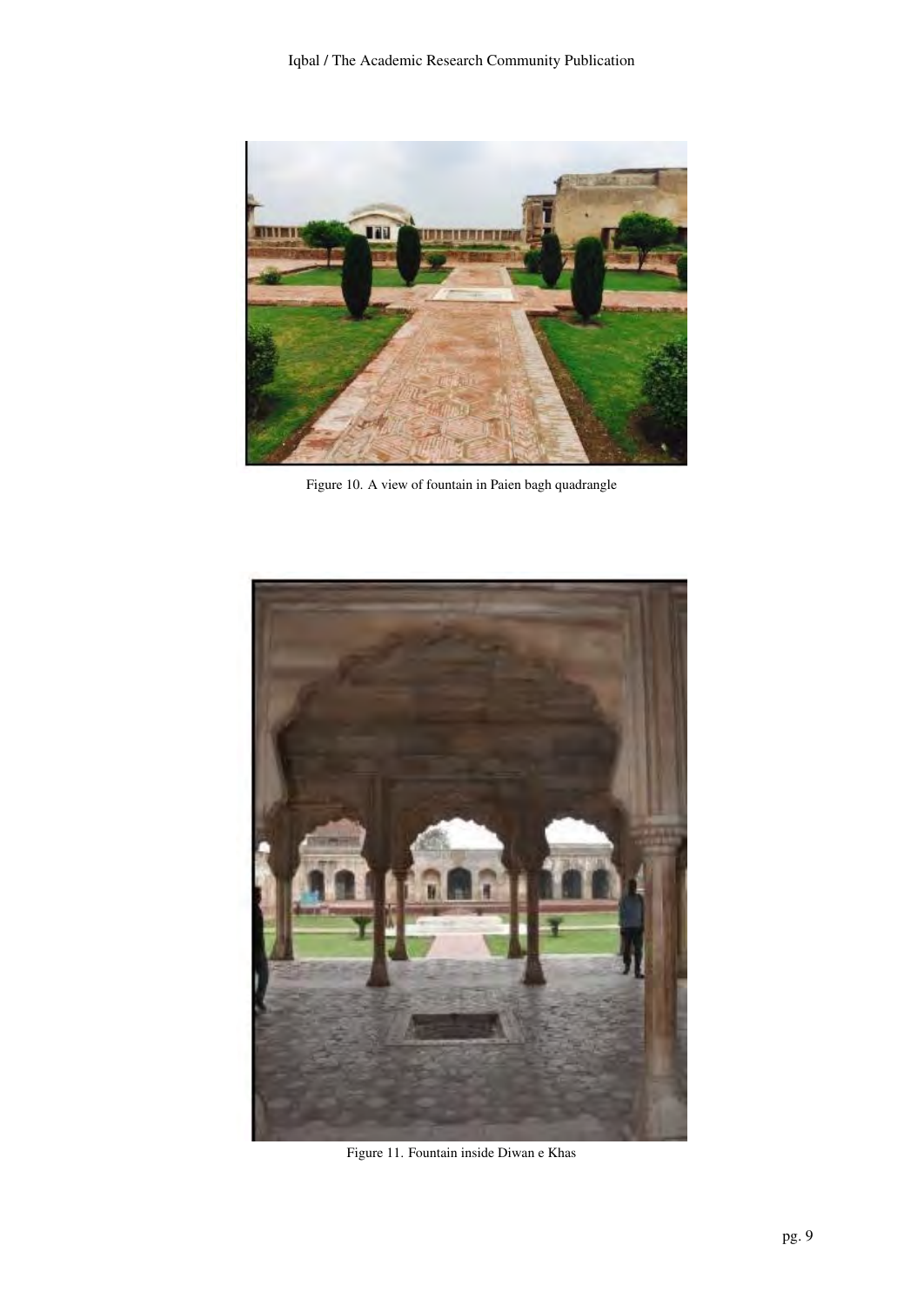

Figure 12. Fountain inside Khwab gah e Shah Jahani